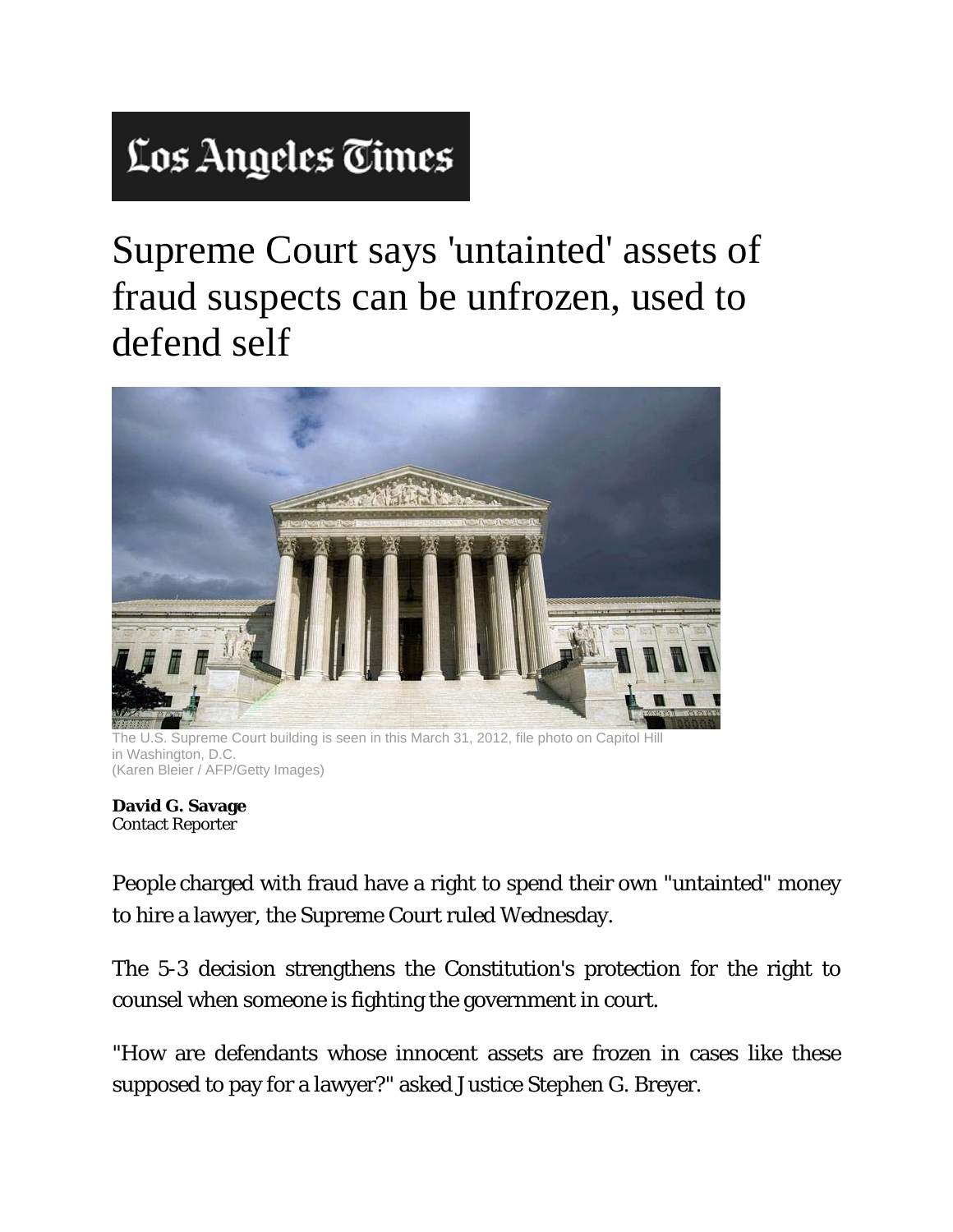The decision set aside an order from a federal judge in Miami who froze all the assets of Sila Luis, a woman who was charged with a \$45 million Medicare fraud.

Prosecutors alleged her healthcare companies had overbilled Medicare for services that were not needed or not provided. And they said she was transferring money to relatives and to shell corporations so that nothing would be left if she were convicted.

But Breyer said the defendant had \$2 million in separate assets, and she has a right to use her "innocent" and "untainted" funds for her legal defense. This money "belongs to the defendant, pure and simple. In this respect, it differs from a robber's loot, a drug seller's cocaine, a burglar's tools or other property associated with the planning, implementing or concealing of a crime," he said.

In the past, the court has ruled that the government may seize all of a drug dealer's assets prior to a trial even if that leaves no money to pay for a lawyer.

But Wednesday's ruling in Luis vs. United States puts a limit on such seizures. "It is a difference between what is yours and what is mine," Breyer explained, and as long as the defendant can show she has funds that were not tainted by the alleged crime, she has a right to use them in her own defense.

The case led to an unusual split. Chief Justice John G. Roberts Jr. and Justices Ruth Bader Ginsburg and Sonia Sotomayor agreed with Breyer. Justice Clarence Thomas agreed but in a separate opinion.

In dissent, Justice Anthony M. Kennedy called the ruling a victory for "sophisticated criminals who know how to make criminal proceeds look untainted." They can move money around "to disguise the origins of their funds," he said. And if convicted, none of the ill-gotten gains will be left, he said. Justice Samuel A. Alito Jr. joined with Kennedy. Justice Elena Kagan filed a separate dissent agreeing with Kennedy.